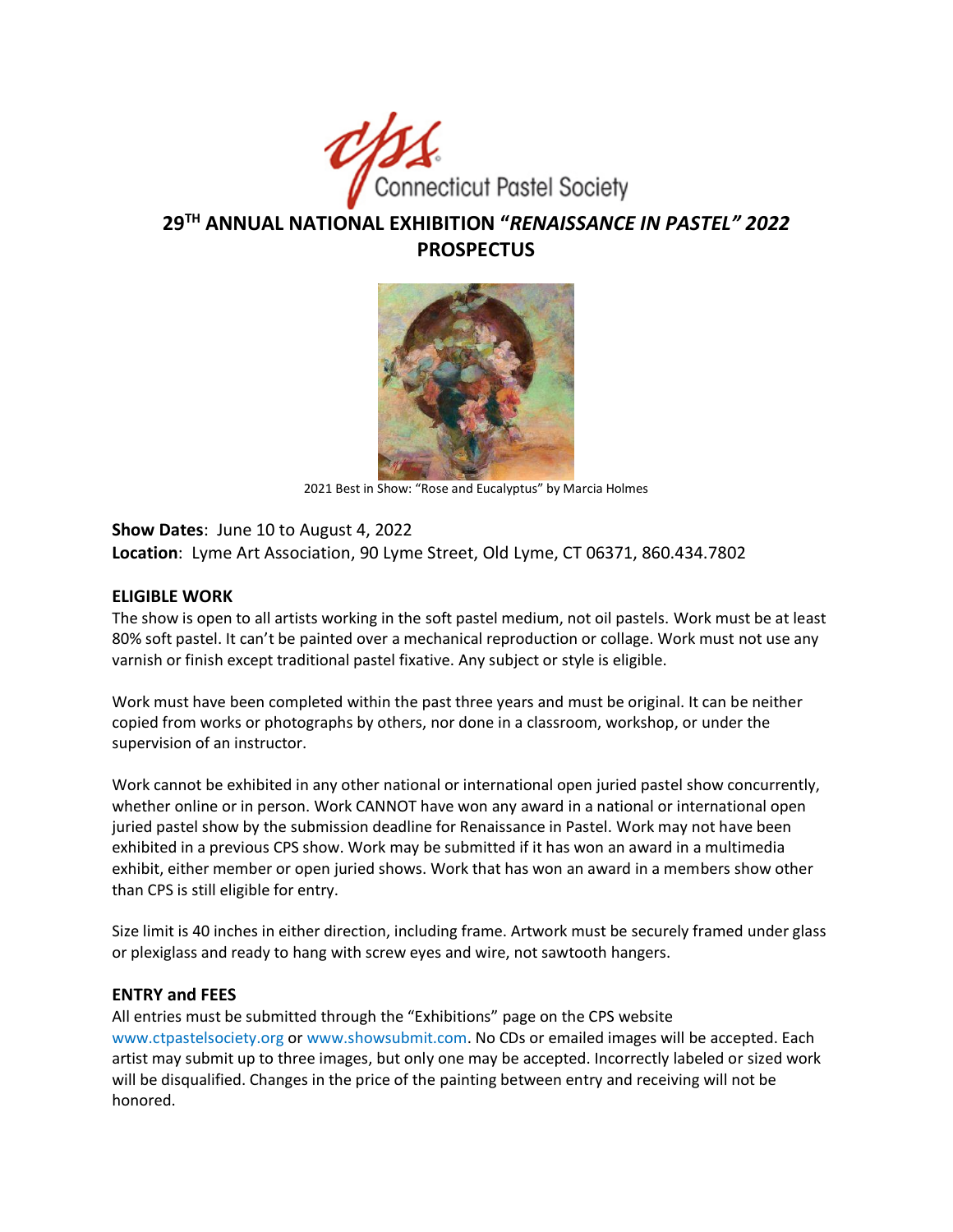Entry fees must be paid online by credit card at time of submission, and are non-refundable. Members: \$30 for 1 image, \$35 for 2 images, \$40 for 3 digital images. 2022 dues must be paid. Non-members: \$40 for 1 image, \$45 for 2 images, \$50 for 3 digital images.

### **IMAGE PREPARATION**

Take a very level, high quality image and crop the photo until only the painting image is visible. Do not make enhancements to your image. Save the image as a jpg with resolution of 300 dpi, with 900 pixels on the longest side.

Name the file as: last name first initial\_title.jpg. *Example*: Rooney\_V\_Cloudburst.jpg. Abbreviate lengthy titles.

Additional how-to details are on the CPS website's entry page.

## **DELIVERING YOUR WORK**

All entrants will receive an email notification by April 28. Artists whose work is accepted will receive an exhibition label and shipping instructions. The label must be completed and affixed to the back of the painting. A list of other accepted artists, by state, will be included for ride sharing.

The painting submitted must be identical to the accepted JPEG; no substitutions.

All hand-delivered work must be dropped off and ready to hang Fri/Sat/Sun, June 3, 4, & 5 from 10am-5pm.

\*There will be a two-year ban from entering the show if your image is accepted and the identical painting is not delivered.

Shipped work must arrive by Wednesday, June 1. There will be a \$30.00 shipping & handling fee. Detailed shipping instructions will be attached to your acceptance email.

#### **SALES and REMOVAL**

All work must be for sale; no POR or NFS allowed. A 30% CPS contribution will be taken on all work sold. Exhibited work that is not sold must be picked up on August 5, 6, & 7 from 10am-5pm. (\*Work that is not removed on removal weekend will be stored in the LAA's North Storage area for a period of 15 days. After 15 days, the LAA will charge CPS artists for return shipping and handling, as well as a \$10/week fee for all stored artworks.)

#### **HOLD HARMLESS AGREEMENT**

All work will receive careful handling by competent staff. The Lyme Art Association, Connecticut Pastel Society, Inc., and anyone connected with this exhibition are not responsible for loss or damage of delivered or shipped work. We recommend that artists carry their own insurance. Submission of your work for this exhibition constitutes your acceptance and agreement, while granting reproduction rights to CPS for this exhibition.

#### **JURY OF SELECTION**

Sandra Burshell Maria Marino Tara Will

**AWARDS JUDGE** Eileen Casey, IAPS-MC/EP, PSA, PPSCC, CPS, CMPS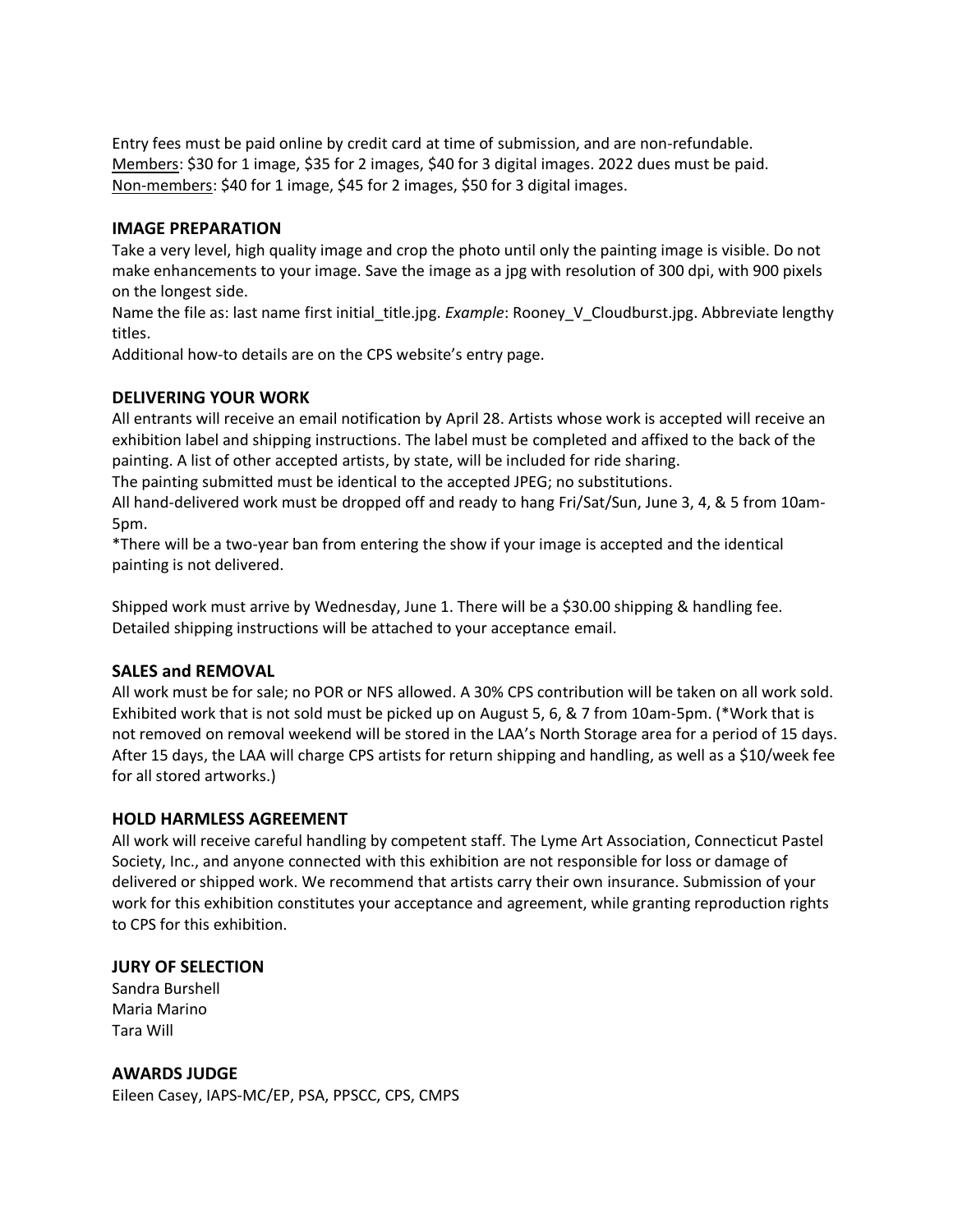Eileen is a Connecticut Pastel Society Signature Member, Pastel Society of America Signature Member, and International Association of Pastel Societies Eminent Pastelist, as well as other organizations.

#### **AWARDS**

CPS® Renaissance Best in Show \$1,200 CPS Founders Award \$1,000 CPS Presidents Award \$800 Dianne B. Bernhard Award \$750 CPS Honor Award \$500 Pastel Society of America Award \$200 Allied Artists of America Award \$150 Pastel Painters Society of Cape Cod Award \$150 Salmagundi Club Award \$150 Catharine Lorillard Wolfe Art Club Award \$150 Maryland Pastel Society Award \$100 Madison Art Society Award \$100 Pastel Society of Maine Award \$100 Pastel Society of New Hampshire Award \$100 Pastel Society of the West Coast Award \$100

The CT Pastel Society typically distributes awards for the Renaissance Show totaling approximately \$9,000 in cash and merchandise. This list of 2022 awards is not final. It will be revised as vendors who normally support CPS confirm their participation, and the final list will appear in the show catalogue.

#### **LYME ART ASSOCIATION**

90 Lyme Street Old Lyme, CT 06371 860-434-7802 Please visit lymeartassociation.org for current gallery hours.

#### **DATES TO REMEMBER**

| Monday, February 7    | Submissions open                                  |
|-----------------------|---------------------------------------------------|
| Thursday, April 7     | <b>Entry Deadline</b>                             |
| Thursday, April 28    | Notifications emailed                             |
| Wednesday, June 1     | Shipped paintings must arrive at LAA              |
| Fri-Sun, June 3/4/5   | Receiving, hand delivery, 10 am -5 pm             |
| Thursday, June 9      | Awards judging                                    |
| Friday, June 10       | Show opens to public (gallery closed on June 11)  |
| Friday, June 17       | Opening reception and awards presentation, 5-7 pm |
| Thursday, August 4    | Last day of show                                  |
| Fri-Sun, August 5/6/7 | Artwork pick up, 10 am - 5 pm                     |

#### **CONNECTICUT PASTEL SOCIETY OFFICERS**

President: Jane Penfield Vice President: Steve Brunetti Secretary: Karen Israel Treasurer: Linda Madin Membership: Phyllis Phelps